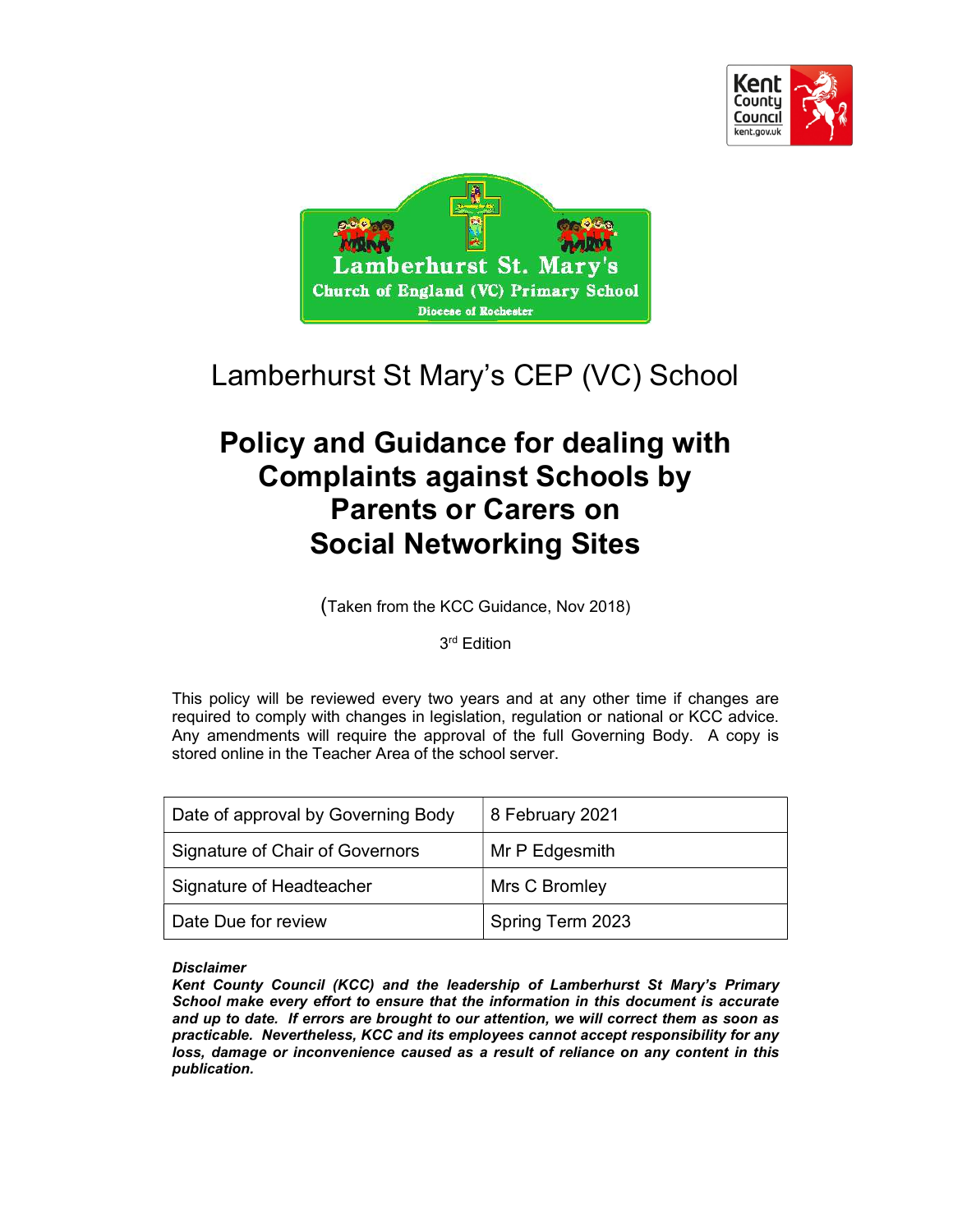## Part A – Policy on dealing with Complaints against Schools by Parents or Carers on Social Networking **Sites**

Online Safety is an important part of keeping children safe at Lamberhurst St Mary's School. We can only be successful in keeping all of our children safe online if we work with you to ensure that online safety messages are consistent and that all members of the community behave safely and appropriately online.

We look for your support in ensuring our children have responsible online role models when posting and sharing content on social media sites. Whilst we are all entitled to have our own views and opinions, we ask that all members of our school community consider how our comments may be misunderstood or misinterpreted when shared online and the possible impact and consequences on others of our online actions.

It is important that all members of Lamberhurst St Mary's School community understand that the use of technology (including social networking, mobile phones, games consoles and other websites) to deliberately threaten, upset, harass, intimidate or embarrass someone else could be considered to be cyberbullying or harassment. Cyberbullying is just as harmful as bullying in the real world and is not tolerated at Lamberhurst St Mary's School. We take all instances of cyberbullying or harassment involving any members of our community very seriously as we want members of the community to feel safe and happy both on and offline. Posting threatening, obscene or offensive comments online can also potentially be considered as a criminal offence and can therefore have serious consequences.

If parents/carers have any concerns or complaints regarding the Lamberhurst St Mary's School, then we would like to request that they be made using the correct and official channels so we can work together to help resolve any concerns that parents/carers may have. The complaints procedure and anti-bullying policy and other relevant policies such as behaviour or child protection policies are available online via the school website, http://www.lamberhurst.kent.sch.uk/ or upon request at the office.

All parents/carers are asked to think carefully about the information and comments which they post online. As responsible adults it is important that we all consider the potential impact and implications posting such content may have on us and our families as well as other members of the school community. All parents/carers are reminded about the need for us all to work in partnership together to promote responsible internet use and also to highlight how important your role is in setting a good example of positive and responsible online behaviour for your children.

More information for parents/carers about online safety can be found at the following places:

- www.thinkuknow.co.uk/parents
- www.saferinternet.org.uk
- www.childnet.com
- www.nscpcc.org.uk/onlinesafety
- www.internetmatters.org
- www.getsafeonline.org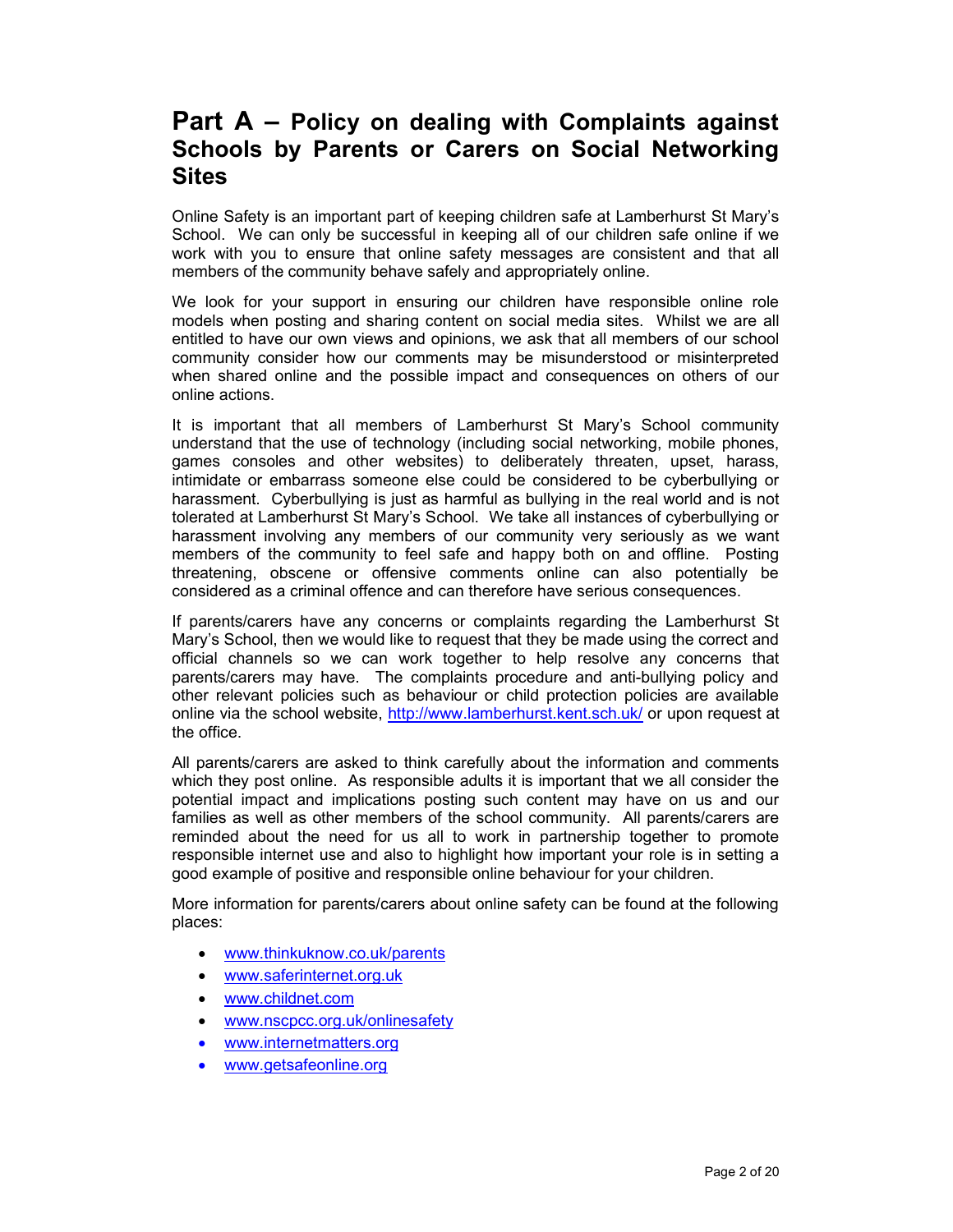This Policy links with a number of other school policies, practices and action plans including the Anti-Bullying, Behaviour, Complaints, Child protection, Online (e-Safety) and Acceptable Use Policies (AUPs) policies.

The named Governor for Online Safety will report on a regular basis to the governing body on incidents of bullying and outcomes. The school will ensure that they regularly monitor and evaluate mechanisms to ensure that the policy is being consistently applied. Any issues identified will be incorporated into the school's action planning.

The named Governor with lead responsibility for this policy is: Mr P Edgesmith

The named member of staff with lead responsibility for this policy is: Mrs C Bromley, Headteacher and Designated Safeguarding Lead

Policy approved by Headteacher: ……Mrs C Bromley…… Date: 8 February 2021 Policy approved by Governing Body: ..Mr P Edgesmith….. Date: 8 February 2021 The date for the next policy review is: Spring Term 2023………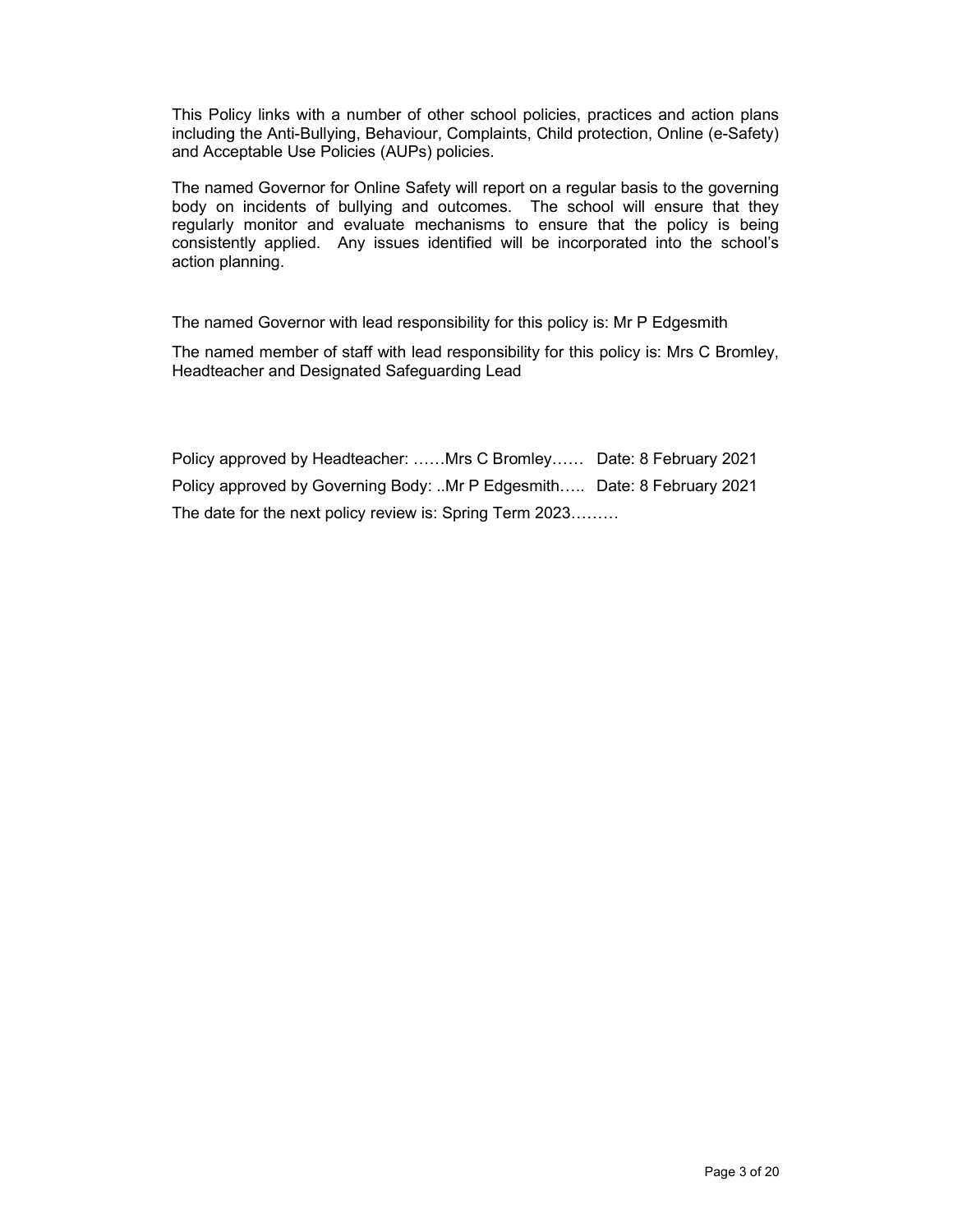## Part B – Guidance

## Introduction

The increasing number of people using social networking sites has had both a positive and adverse effect on the reputation of schools in local communities. Many schools have used social media as an effective tool for parental engagement, e.g. to forward information through Facebook and Twitter, and all parents are encouraged to comment regularly through Parent View. However, in some cases, parents have bypassed the official complaints procedures and taken to social networking sites to criticise and, in some cases, make malicious comments about individual members of staff or the community or regarding decisions that have been taken by the Headteacher.

The use of social networking sites to express opinions is an extension of how people already express their views on the internet. People use sites such as 'Trip Advisor' to review holiday accommodation and are encouraged to give online assessments of products they have purchased. However, remarks made about a school, member of staff or child can be destabilising for a community and for the professional status of staff members who may have had allegations made against them. It can also lead to a 'whispering campaign' which can undermine the school leadership or target a particular child or family and can have a negative emotional impact on the children, young people or adults who may have been identified.

The key question is how schools should respond to complaints made on social networking sites by parents/carers; the vast number of social media profiles and pages means that it can be very hard for a school to proactively monitor issues being discussed by parents and carers. Often schools will only become aware of a concern when they are brought to their attention by a child, member of staff or parents who has access to the comments.

There is no single effective method of dealing with parents and carers who raise issues on social networking sites. However, schools can take a proactive approach to minimise such incidents rather than having to be reactive and put together a quick response to stop the spread of rumours.

This guidance gives several approaches a school can use to deal with any problems as well as preventative approaches to help ensure that parents and carers follow the appropriate complaints procedures in school.

This guide will focus on Facebook and Twitter as they are currently the most common source of concern; additional guidance for reporting concerns on other popular social networking sites can be accessed via the Education Safeguarding Adviser (Online Protection).

## Responding to Specific Concerns

It is important to acknowledge that each situation will be different; there may be complicating factors which need to be considered. The following guidance outlines the basic steps leaders and managers of Kent Schools can take when responding to specific concerns. A flowchart is provided within Appendix 1.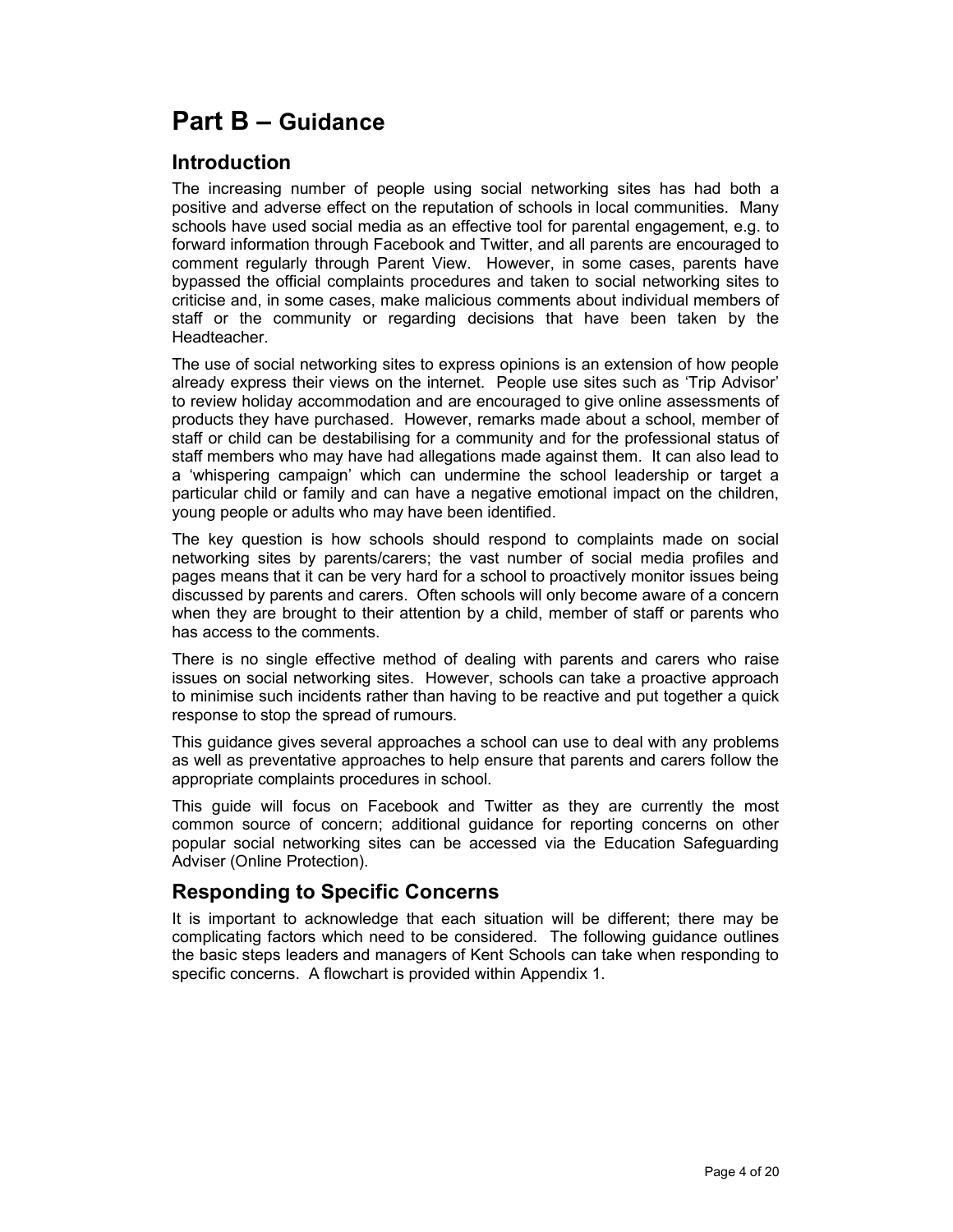#### 1. Keep Calm

Although sometimes difficult, it is essential that leaders ensure that their response to comments posted on social media is proportionate and impartial. Overreactions or emotionally led responses are likely to inflame the situation, which can mean that a successful positive outcome is less likely to occur for all involved.

Parents and members of the public are entitled to hold opinions about schools, many of which will be positive, some might not be so pleasant. Expressing these views however, is not always illegal and it is important to recognise that it isn't possible to prevent people posting comments online. Unless comments make a credible threat towards someone's safety (such as death threats or specific threats of violence towards staff or children), name a teacher who is subject to an allegation, contain hate content or could be considered as harassment (and therefore a criminal offence has been committed) comments cannot and will not always be removed. Please see appendix 2 for further details on potential legal implications.

However this does not mean that this behaviour should be tolerated, especially if it is directed at specific members of the school community. The best course of action is for Headteachers to adopt a partnership approach with parents, where possible, and to speak directly with any members of the community involved when concerns are raised.

In some cases, leaders may decide that the best response will simply be to monitor the situation. In these situations, leaders should still follow the below guidance regarding gathering evidence, in case action is required at a later stage.

#### 2. Gather evidence

When the school becomes aware of any information that is damaging towards an individual member of staff and/or the school community, it is important to gather evidence (such as screen shots and print-outs, includes times, dates and names where possible and ensuring the identity of the person who reported the issue is removed) and establish exactly what has been posted. It is important that evidence be obtained so that the facts can be established.

When dealing with cases involving Facebook, parents may have set up a page or closed/secret group to discuss or in some cases, criticise the school or members of staff. On a Facebook page comments will always be public. In a closed or secret group, they will only be visible to group members. It is important where possible, to find out who has set up the page or group, as usually this is the parent who has the grievance. It is also essential, at this stage, that members of staff (including non-teaching staff) and governors do not become embroiled in any of the discussion threads as this sometimes can inflame the situation. It can be difficult to trace the owner of a Facebook "page", however a closed group will publicly identify the members and also which members are "administrators".

It is also essential that members of staff, including non-teaching staff and governors, do not become embroiled in any of the discussion as this can inflame the situation. Headteachers should ensure that members of staff are aware of how to respond to concerns – further information is contained within section 4: 'Preventative Actions'.

In some cases, parents may post comments on their own personal Facebook profiles. The visibility of these comments will depend on the individual parent's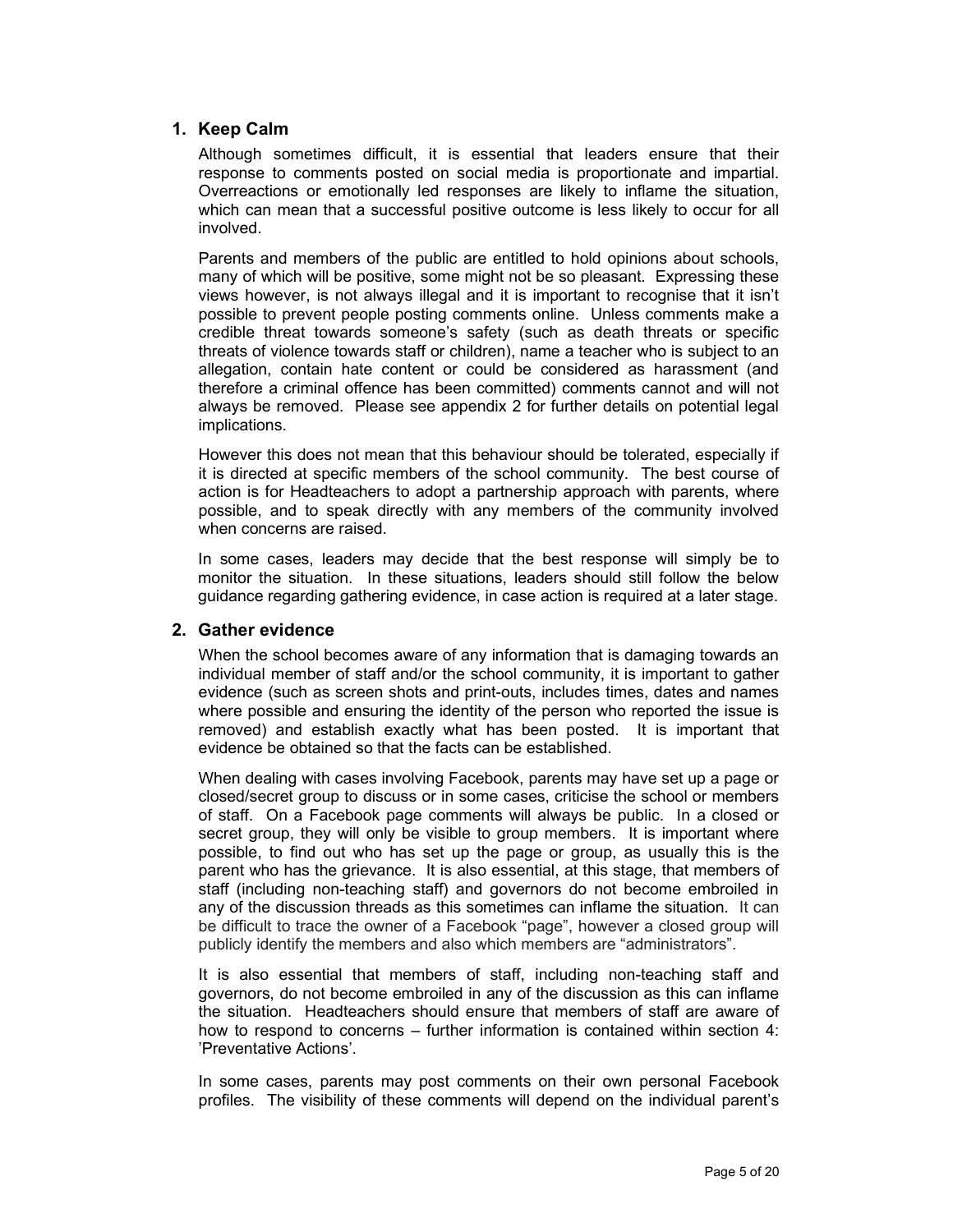privacy settings. If a comment is public (this is indicated by the presence of a globe icon next to the post) then it will be visible to anyone who has access to the internet, even if they do not have a Facebook account. Other privacy settings may include "friends only" (only those people who are friends with the original poster can see the comment) or "friends of friends". In cases where comments have been shared with "friends of friends" or "friends only", it is essential that headteachers ensure that the identity of the person who bought the concern to the settings attention is protected as far as possible.

It is important that any evidence is kept to enable schools to collate a record of events; this should include usernames, specific dates and times, as well as actions taken by the school. In many situations this will be a one-off concern which can be resolved quickly, however in some situations this could be part of a bigger or ongoing issue; therefore a clear chronology will be essential if further action is required.

#### 3. Reassuring those affected

#### a. Supporting Staff

If individual members of staff have been targeted or mentioned, then Headteachers will need to be mindful of their duty of care to those involved as there is a specific duty on employers to protect their staff from third party harassment.

Appropriate support will depend on the nature of the concerns and the reaction of the individual. If the member of staff is already aware of the comments, Headteachers should explain to them how they intend to address the concerns and offer support to them. Leaders should encourage staff to let them know if there is any further support that they feel they need.

If the member of staff is unaware of the comments, Headteachers should consider if it necessary to inform them, and if so, what would be the best approach. Depending on the nature of the comments, then this decision may require additional advice via the AEO, Education Safeguarding Team, LADO (if the comment is an allegation) or other professional body.

#### Supporting the Headteacher

If the Headteacher has been targeted or mentioned, then the Chair of Governors should explain to the Headteacher how they intend to address the concerns and consider what support could be offered to them. Appropriate support will depend on the nature of the concerns and the reaction of the individual.

Staff may wish to contact their professional/teaching union for additional support and guidance or access support via the Education Support Network: www.educationsupportpartnership.org.uk

Staff and Headteachers can also access help via the Professional Online Safety Helpline: www.saferinternet.org.uk/about/helpline

The school may also want to take further advice on this issue from Schools' Personnel Service (www.the-sps.co.uk).

If any allegations have been made against a member of staff, headteachers will need to discuss those concerns directly with the LADO team: www.kelsi.org.uk/childprotection-and-safeguarding/managing-staff-allegations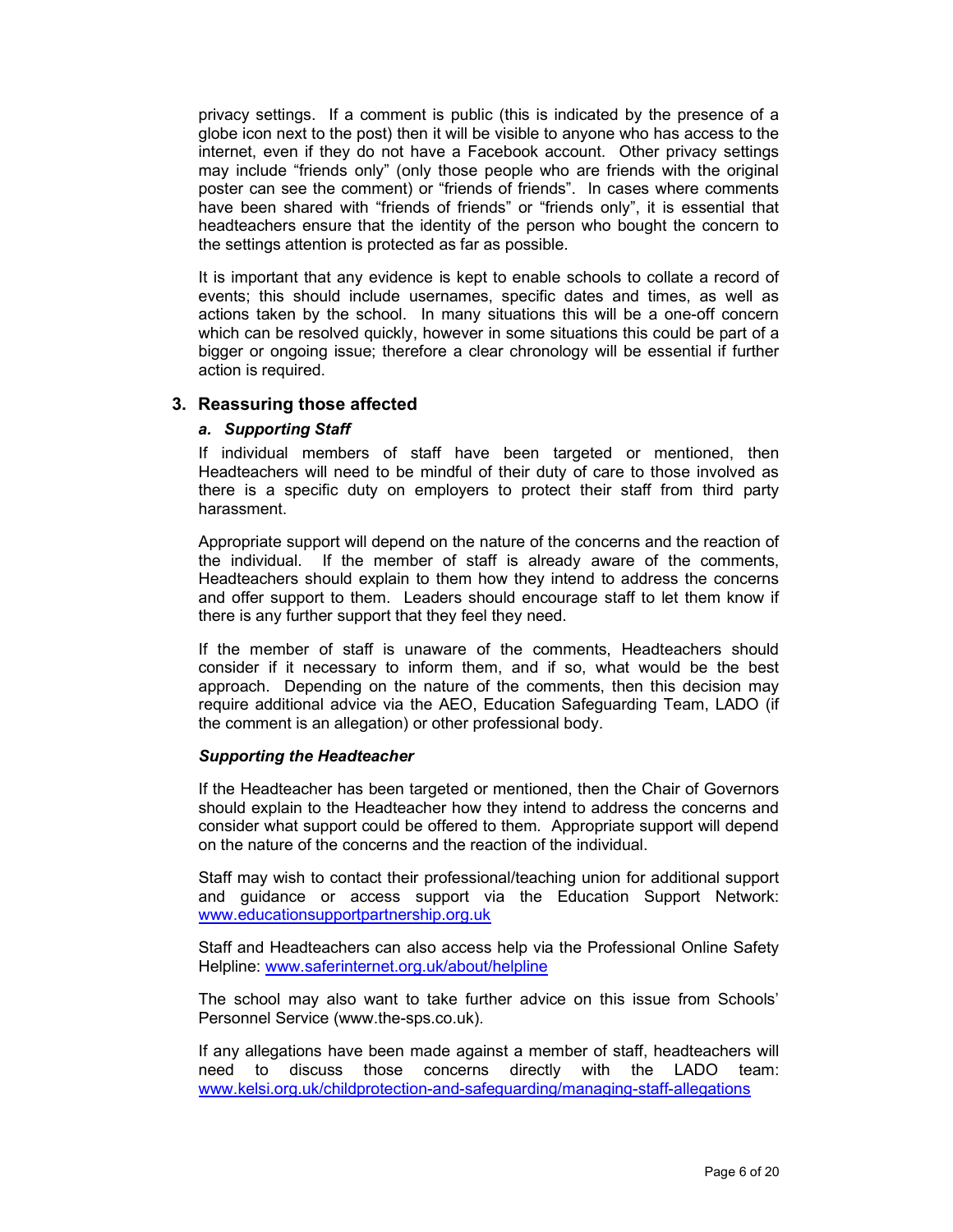Additional links:

- The Professionals online safety helpline has useful guidance for schools and settings: www.saferinternet.org.uk/news/minimising-reputational-risk-advicefor-professionals
- Childnet Teacher Guidance: www.childnet.com/teachers-andprofessionals/for-you-as-a-professional
- The Department for Education Preventing and Tackling Bullying (November 2014) www.gov.uk/government/publications/preventing-and-tackling-bullying
- Kent Education Safeguarding Team provides advice and support via the Education Safeguarding adviser (Online Protection) and Area Safeguarding Advisers and provides online templates and guidance at: www.kelsi.org.uk/pupil\_support\_and\_wellbeing/safety,\_health\_and\_wellbeing/ child\_protection\_safequarding/e-safety.aspx
- If the Headteacher is a member of the NAHT then they also have very useful guidance on their website.

#### b. Supporting other members of the community

There have been cases where negative or malicious comments posted on social media have not been about a member of staff but have been made against a child or another parent. It is important that Headteachers are aware of the need to promote the wellbeing and safety of the whole school community, however, they should also be aware of some of the limitations and be clear about how achievable this may be in some cases.

When responding to issues where parents are writing negative or unkind comments about other parents, the school needs to consider how best to mediate concerns (if appropriate) and to what extent they can resolve concerns if they are having a detrimental impact on the school. In cases where there is a concern regarding physical violence, Headteachers will need to involve the police.

In some cases, there may be a requirement for Headteachers to consider the potential safeguarding impact (including emotional consequences and a risk to physical safety) on children if comments are made online about them. In many cases children will be unaware of these comments, especially where they are not using social media. However in some situations children may be made aware by their parents. Schools should be aware that 'playground' gossip can cause considerable emotional distress to children and action will be required. A discussion may need to take place with a wider group of parents and schools may need to undertake direct work with a group of children to address concerns. In some cases, it may require involvement of other external agencies (such as the police if credible threats are being made) in line with existing safeguarding procedures.

If Headteachers are unclear about how to proceed, they should seek advice from the Education Safeguarding Team.

#### 4. Meet face to face with parents or carers involved

In most incidents, a face to face meeting with the parents involved can resolve the matter. This allows the Headteacher to identify the parents' concern and will help ensure that a suitable solution is put into place, or to instigate the school complaints process.

In many cases the reason why a parent or carer has made comments about the school or staff members online is due to being oblivious about the implications of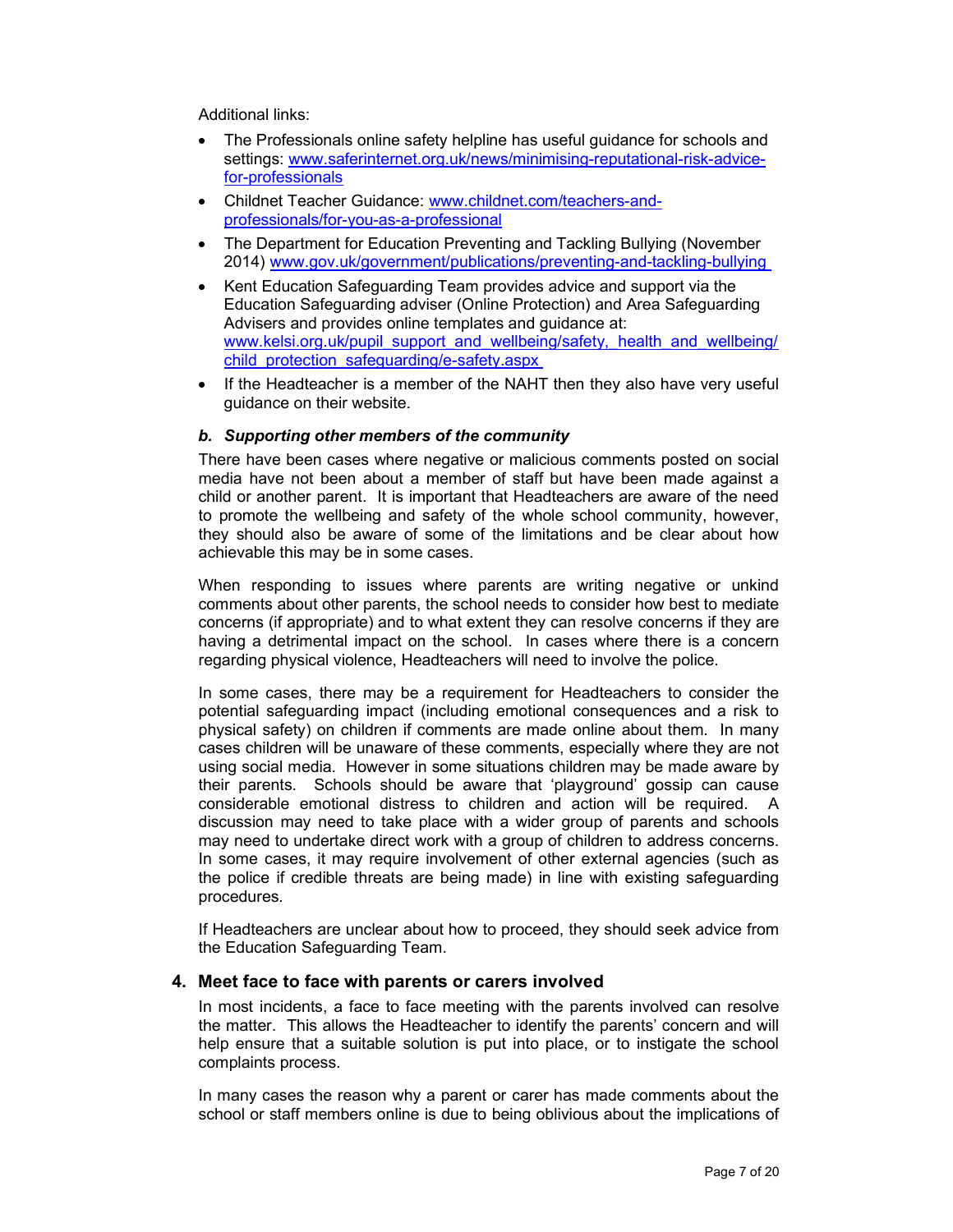making such comments, or because they are unaware of or disillusioned with the school's complaints procedure. An immediate response in writing can usually inflame situations (and indeed in some cases ends up being shared on social media itself) so a face to face or "offline" discussion is likely to have a more positive outcome. If multiple parents are involved schools should consider how best to respond safely and effectively, whilst maintaining confidentially. This may require multiple meetings with parents on an individual basis.

The Headteacher (or other appropriate member of senior leadership staff), or the Chair of Governors if the comments are about the Headteacher, should meet with the parents to express their disappointment with the current situation and explain that the school would like to work with them to resolve the problem that is obviously causing them distress. Headteachers should address the matter of social networking with the parents concerned and explain how this behaviour can have a detrimental impact on the school and potentially their children's education, while not allowing the school to address their concerns.

It can be helpful at this point to discuss the importance of considering any messages they post online in the future, as these can have a detrimental impact on themselves as well as the wider school community. Parents should be made aware that comments posted online (even if made "privately") can easily be misread or misinterpreted and can also be shared without their knowledge or consent.

At this meeting it is important that printouts of the allegations or comments are available for parents, again schools should take steps to ensure that any content which could identify the individual who bought it to the school's attention is removed.

At this stage, it is important that the Headteacher requests that any offending posts or pages are immediately removed and encourages the parents to work with the school, following the school's complaints procedure if they are unhappy. If parents refuse to remove content, Headteachers can report the concern to the website (see appendix 4 for advice regarding reports to Facebook) or escalate the concern to the Professional Online Safety helpline: www.saferinternet.org.uk/about/helpline.

If the meeting does not have a successful outcome it is important for the Headteacher to stress that the school may have to take further action to resolve the matter. Although it is important not to cause any further problems, the professional status of staff and the school needs to be maintained and it cannot be compromised by any malicious comments or allegations. The school may want to warn the parents that any existing comments or a continuation of posts could lead to civil or criminal action being taken, although the school would prefer to avoid having to take this route.

If Headteachers think that a criminal offence has been committed, or believe that speaking directly to the parents would lead to a confrontation or offence being committed, then they should speak to their Local Kent Police contact to work together to support the school in discussing this with the parent concerned in more detail.

#### 5. Resolving Difficult Situations

If the matter is not resolved through a face to face meeting, the school has several options to try and address the situation. While the school will not want to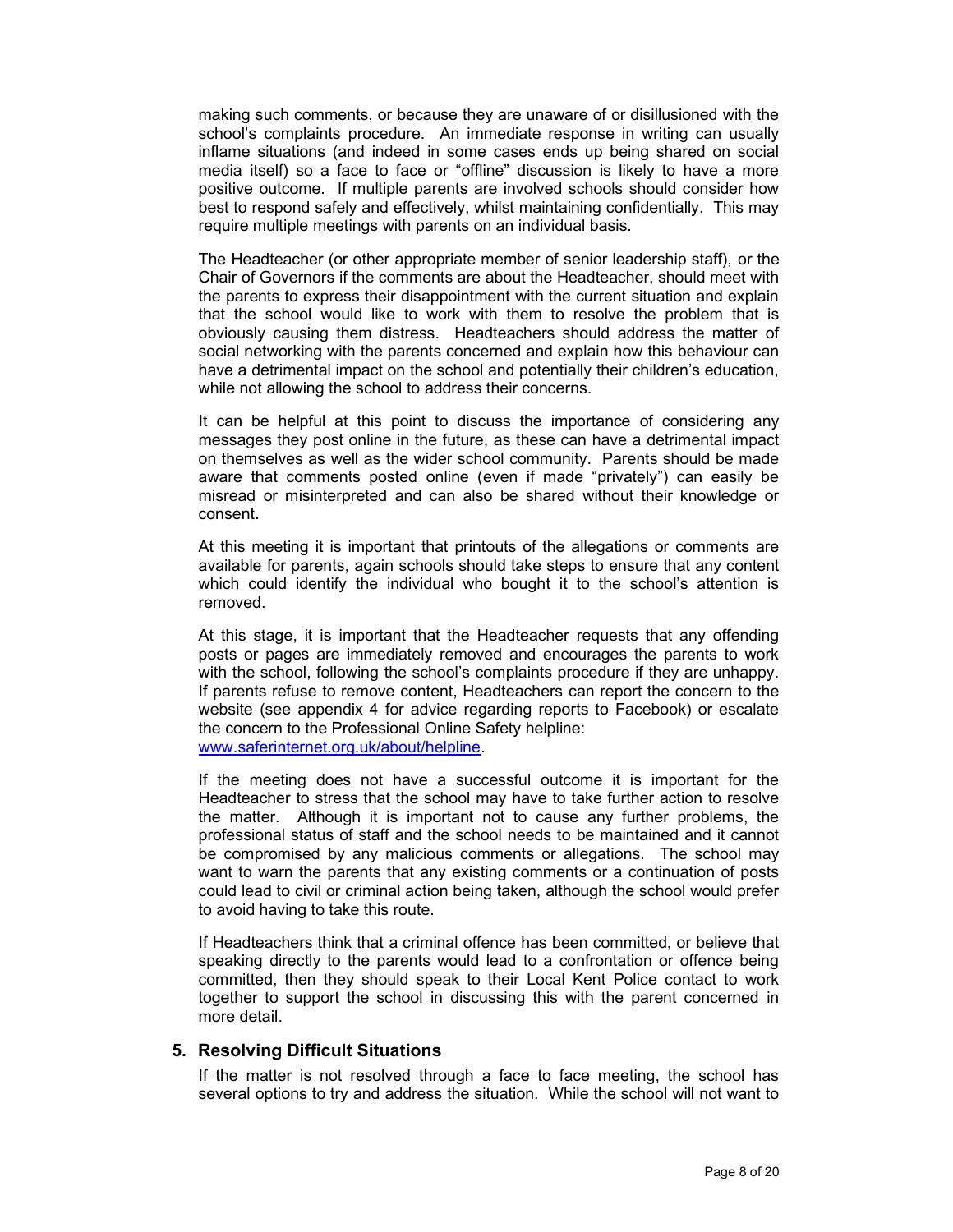escalate the matter unnecessarily, it is crucial that they try to come to a sensible and proportionate conclusion.

#### a. Arrange a further meeting and invite the chair of governors

To ensure that the parents understand the seriousness of the matter, a further meeting could be arranged with the chair of governors present to convey the damage that these comments are having on the school community. It is essential that the chair of governors is fully briefed before the meeting and that a common approach is taken by the school to address this matter. Again, it gives an opportunity for the parents to share any grievances and for an action plan to be established to deal with any concerns expressed by them. Parents will be offered a choice of up to three separate dates to meet with the Chair of Governors. If parents are unable to attend a meeting on any of the three dates offered, it will remain at the discretion of the Chair of Governors whether or not to propose further dates dependent on mitigating factors.

If parents refuse to meet with the school, then the Headteacher/Chair of Governors may wish to write to the parents.

#### b. Report content to the site involved

If the parents do not agree to remove any offending content or pages they have set up, then the school can report content to the website where it has been posted. This raises a 'ticket' with those who monitor content on the site so they assess this in relation to whether any of the terms and conditions has been violated. Schools should be aware that there may be a time delay in the review of this content and that if the content does not breach the terms and conditions, then the site administrators will not remove it. Forced removal of comments will only occur if the comments break the law or break the website's terms and conditions.

Information about how a range of concerns can be reported to Facebook and Twitter can be found in Appendix 3 and 4.

#### c. Seek further advice

The final step in some cases may be for a school to seek legal advice on comments posted on a social media site. In some cases, this has resulted in a letter from a solicitor being sent out to the parents warning them that malicious allegations could result in legal action. Headteachers should be aware that in some cases this can have a detrimental impact and can inflame situations further; it is recommended to try all other possible routes before proceeding.

In cases where a criminal offence has been committed then police advice should be sought at an early stage. This should usually take place via 101, but if there is an immediate risk of harm to any member of the school community this should be reported via 999. It is advisable that schools record any crime reference numbers etc., even if police action is not considered to be necessary.

If an allegation has been made against a member of staff then advice must be sought from the LADO service.

If schools are concerned that an issue may receive media attention, they may wish to seek advice from the KCC Press Office. Additionally, advice may be gathered via their own support channels, such as professional unions, personnel providers, legal support services or academy chains etc. For Kent schools, the KCC Press Office can be accessed via: www.kccmediahub.net/about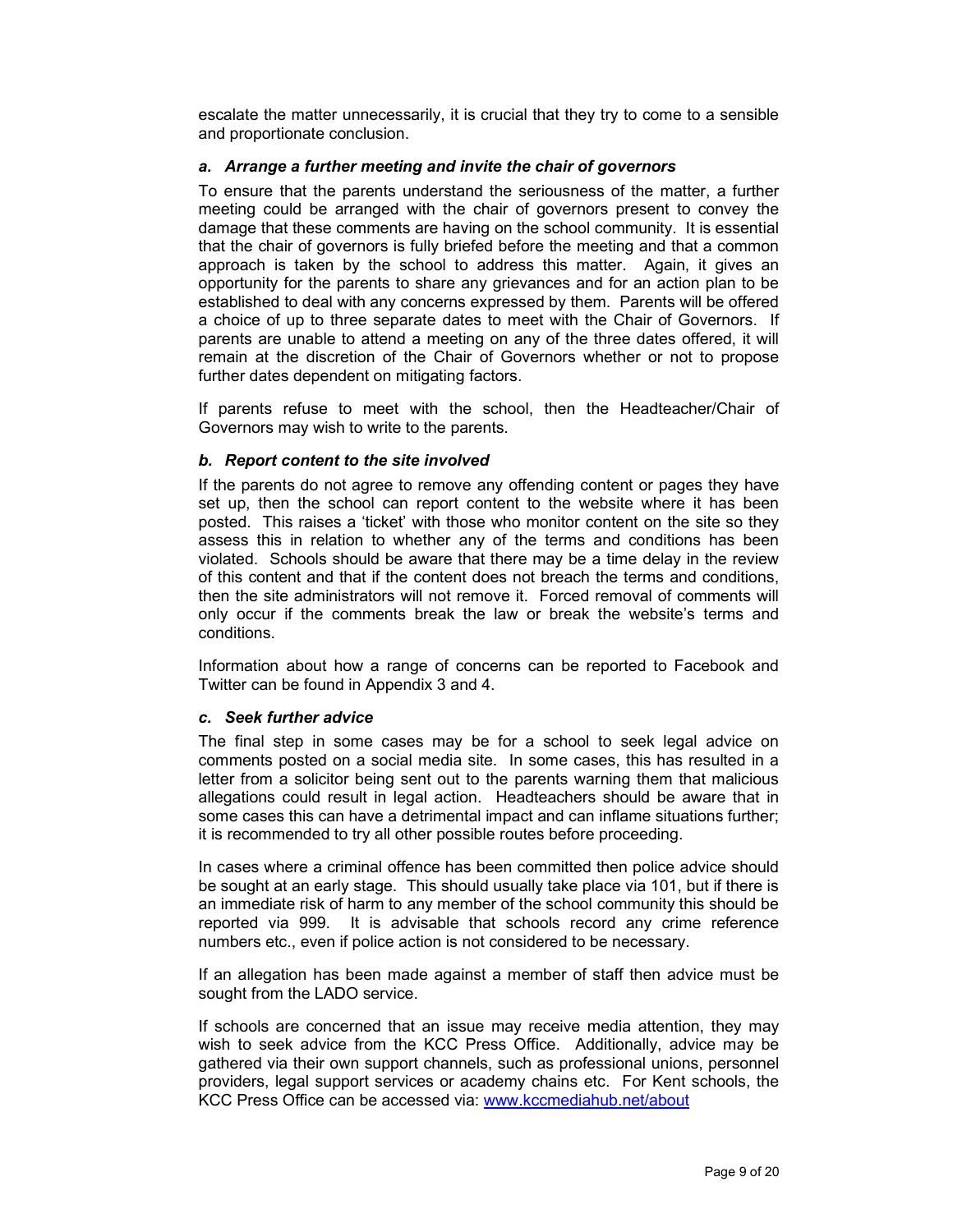#### 6. Preventative Actions

Allegations or malicious comments against members of staff or the school can have an unwanted effect on the school's ethos which can result in a detrimental effect on children and young people. It is crucial that a school take steps to try and prevent these types of issues from reoccurring.

It is important for leaders to be realistic about what they hope to achieve when responding to negative comments or complaints on social media. Leaders should remember that it isn't always possible to prevent parents posting comments online, and comments cannot always be removed. The focus should therefore be on achieving the best outcomes for children, especially if they are at the centre of the concern.

#### a. Build a whole community ethos towards safe use of social networking

Schools may wish to regularly highlight awareness regarding responsible use of social networking such as via school newsletters etc.

If there have been specific issues, schools could consider sending a specific letter to parents to encourage them to be mindful about what they post on social networking sites and to be aware of the impact such comments could have on the school community. The letter could also include the fact that unpleasant or hurtful comments should not be posted online as they may potentially be considered as a criminal offence.

The school may want to remind all parents of the school's official communication and complaints channels which are available to be used should they need them, as this is the most appropriate way of dealing with any concerns. Schools may also wish to remind parents that they can "report" any unpleasant comments or content to Facebook or other social networking sites, who may remove comments and block/ban users who break these rules. Parents should also be aware of the importance of role modelling appropriate behaviour for their children online, much like they should offline.

Leaders should ensure that all members of staff receive safeguarding training that is robust and up-to-date and covers online safety (as identified within 'Keeping Children Safe in Education' 2018). This training should include ensuring that all members of staff know how to respond to concerns they may see online in a way that supports the school and also does not compromise their professional role. Leaders should ensure that all members of staff sign an Acceptable Use Policy (AUP) and are aware of expectations with regards their use of social media.

#### b. Acceptable Use Policies (AUP)

All schools should have an AUP that is signed by staff and pupils to ensure that they use digital technology and the internet within school safely and understand the sanctions resulting from breaches of this policy. Many schools have included statements that refer to parental support on this matter and these also ask parents to monitor children and young people's use of digital technology and social media while they are out of school. The policy should be reviewed and, where necessary, updated on an annual basis; schools could include a statement on parental use of social networking. Please be aware that this approach can sometimes be difficult to enforce.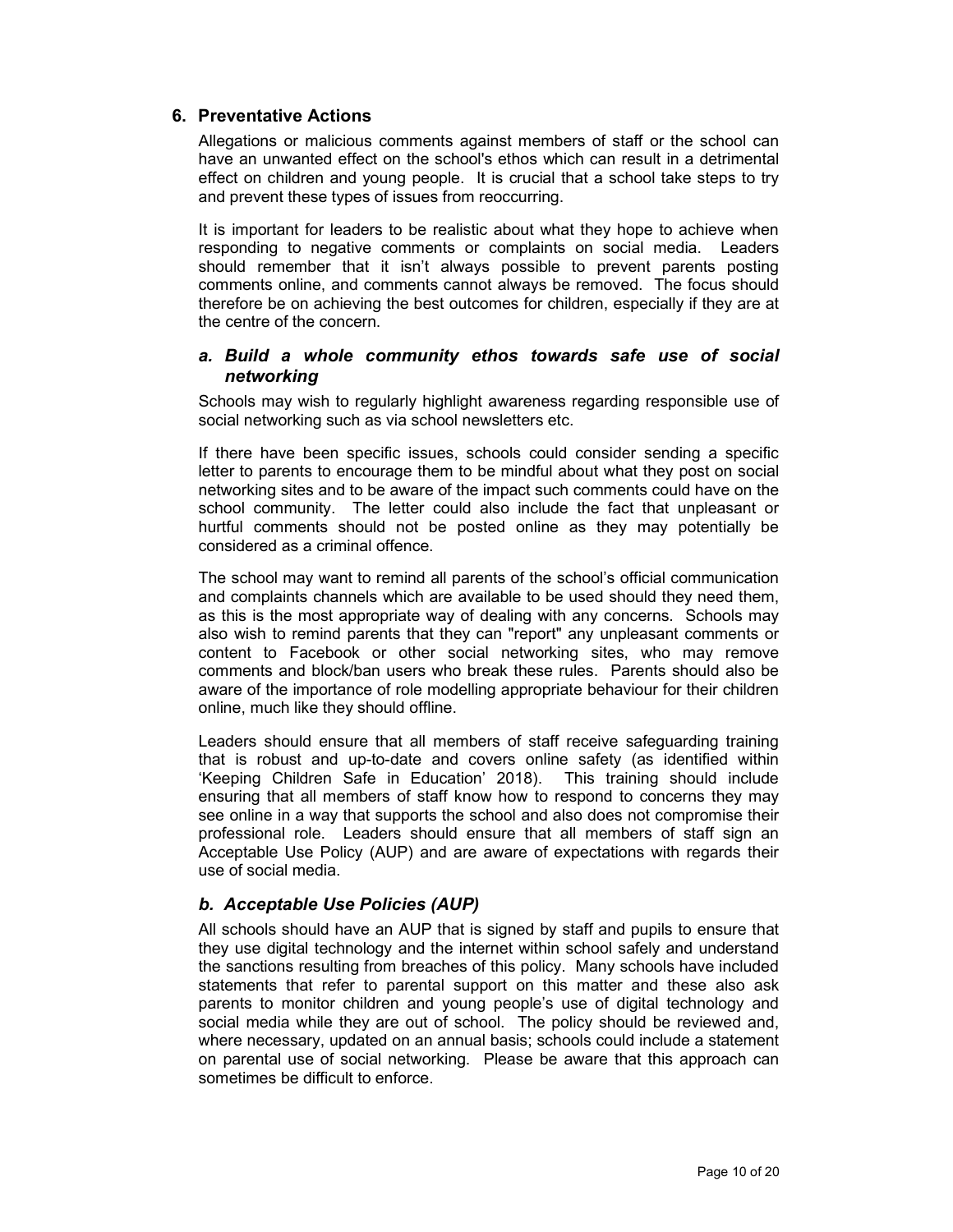Example statement:

'As a parent, I support school safeguarding policies and I will ensure that I monitor my child's use of the internet (including social networking) outside of school. I will act as a positive role model to my child by ensuring that I use social networking site responsibly.'

#### c. School Policies (including the Complaints Policy)

Whenever there is a dispute between a parent and a school, it is important that the complaints procedure is followed so that grievances are taken seriously and solutions can be quickly found to ensure that the child or young person's education is not disrupted. The complaints policy should be easily accessible via the school's website.

Headteachers may also wish to draw attention to this concern in other related polices including anti-bullying, Safeguarding, online safety, data protection/ security and confidentiality.

In accordance with 'Keeping Children Safe in Education' 2018, schools should have a staff code of conduct, which covers the use of social media. Schools may choose to have a specific social media policy (or integrate this within existing policies such as an online safety policy). A social media policy should cover appropriate use of social media by the school and identify appropriate behaviour on social media for all members of the community. Further advice and guidance regarding social media policies can be found at www.kelsi.org.uk/child-protectionand-safeguarding/e-safety

#### d. Home-School Agreement

Most schools have a contract between parents and the school to ensure that children and young people are fully supported with their learning and welfare both inside and out of the classroom. Many of the statements refer to parents reinforcing the school's policies on homework, behaviour and conduct. To counter parents discussing sensitive issues about individual teachers or pupils on social networks, many schools have decided to include a statement on the Home-School Agreement to try and stop parents from making derogatory or malicious comments. While it is difficult to monitor parents' use of social networking sites, it does show that the school takes this matter seriously and, the fact that parents have signed the agreement, means that they have a responsibility to act appropriately.

Example statements:

"We will support the school's approach to online safety and will not upload, share or add any pictures, video or text that could upset, offend or threaten the safety of any member of the school community".

"Parents and carers are reminded to use existing structures when making any complaint about the school or a member of staff. They are advised not to discuss any matters on social networking sites'.

'If at any time during your child's time at xxxx school, you wish to make a complaint, then you are advised to follow the school's complaints procedure which can be found on the school website [insert link]. We recommend that all parents and carers refrain from using social networking sites to discuss sensitive issues about the school.'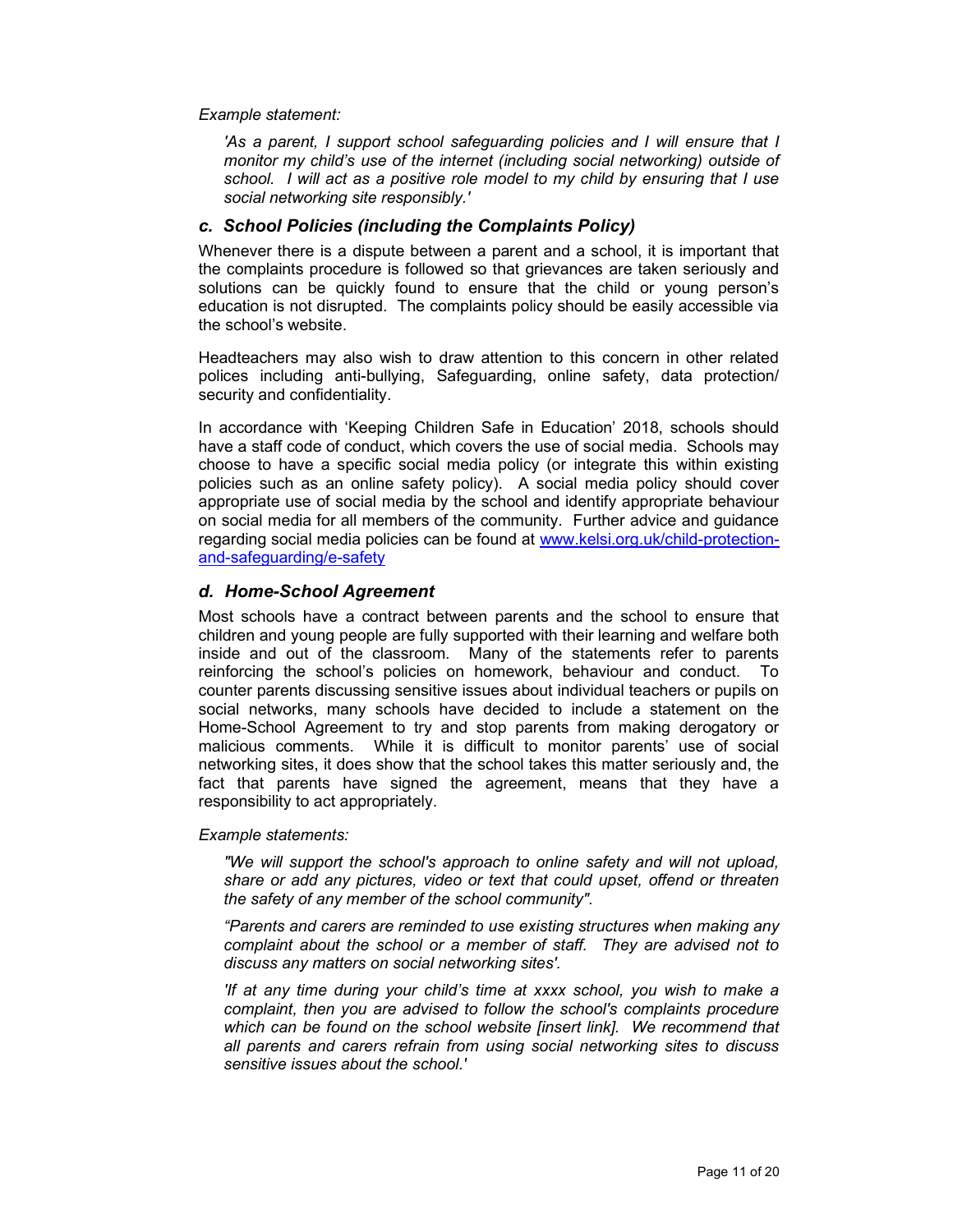#### e. Promote positive use of social media

Some schools are now exploring the proactive use of social media as a positive engagement tool for parents. Many social media complaints arise out of parental frustrations and because parents may feel that they are not listened to or valued by schools; therefore, many parents take the matter out of the school's hands and set up unofficial and unapproved Facebook pages or groups.

In some cases Facebook pages or groups may be set up and run (either officially or unofficially) via parent teacher associations or other similar groups. It is important that in these cases the Headteacher is involved in ensuring that the groups are run in accordance with the school policies and clear boundaries are in place about appropriate online behaviour. The Kent AUP template guidance includes a template policy for official parent run Facebook pages/groups and the "using social media" guidance includes disclaimers and advice for leaders..

If a school has an official and appropriately managed Facebook page or group then this can minimise some of the concerns or ensure that the school has a way to respond appropriately via an official and approved communication channel.

Further guidance (including template policies etc.) can be accessed via the Education Safeguarding Adviser (Online Protection) and via www.e-safety.org.uk

#### f. Other approaches

Headteachers may want to consider implementing a range of routes to encourage parents to raise concerns directly with the school, for example ensuring a senior member of staff is available on the gate at the start and end of the school day, dedicated email accounts etc.

### **Conclusion**

In the age of social media, all institutions need to be robust against criticisms and opinions. Complaints by parents are nothing new for schools as, in the past; many have made comments on the playground or have gone to local media outlets such as newspapers to highlight decisions or complaints. However, today, these complaints can easily be shared in the public domain and a post on a social networking site can reach thousands of users instantly, damaging reputations and giving a misleading slant to any issue. Schools cannot monitor every comment posted on social networking sites, but they can be proactive in trying to ensure that parents and carers are aware of the appropriate processes in place to raise complaints or concerns, as well as their responsibility to act as a 'positive online role model' to their children.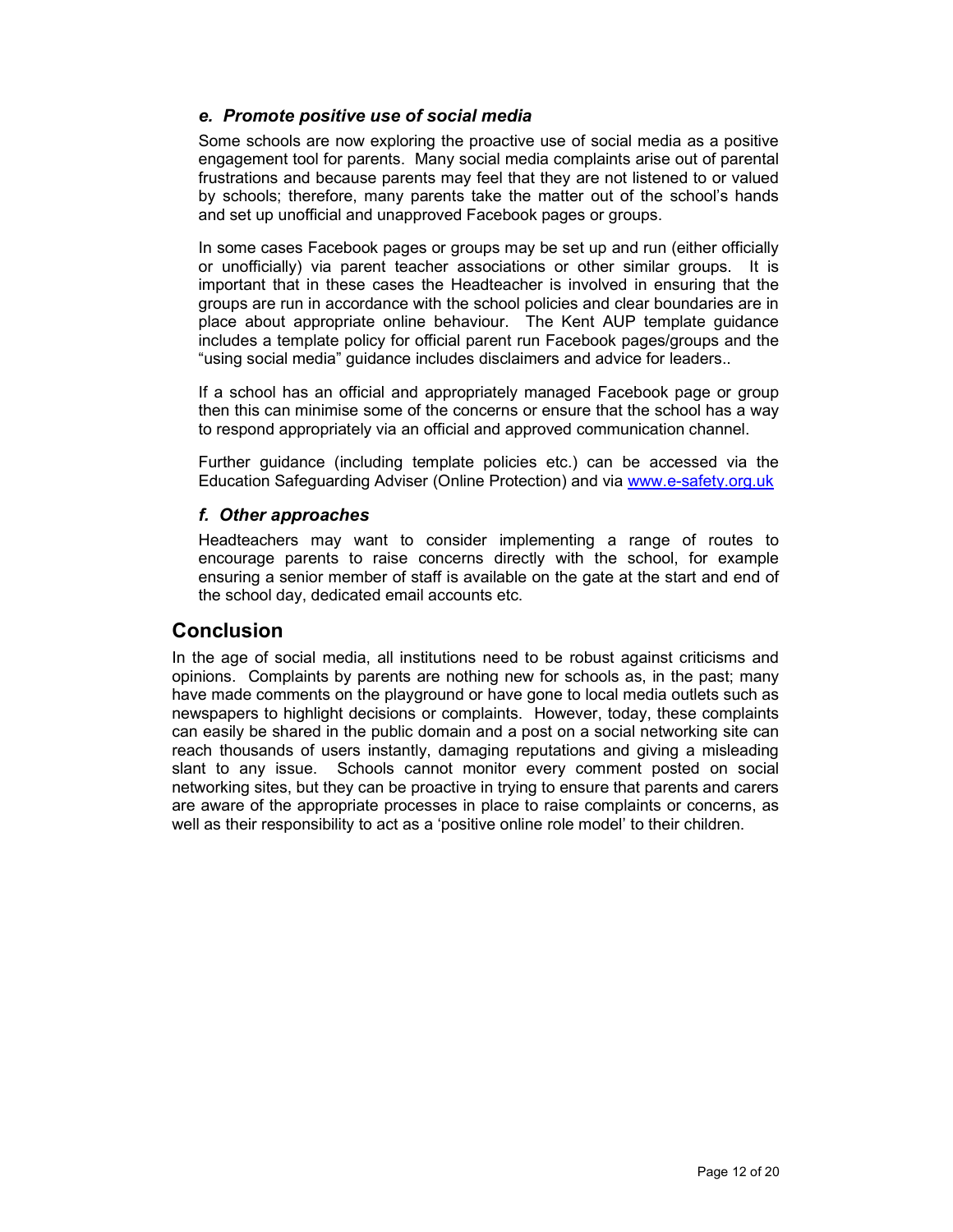## Appendix 1: What to do if a Complaint is made on Social Networking by a Parent or Carer

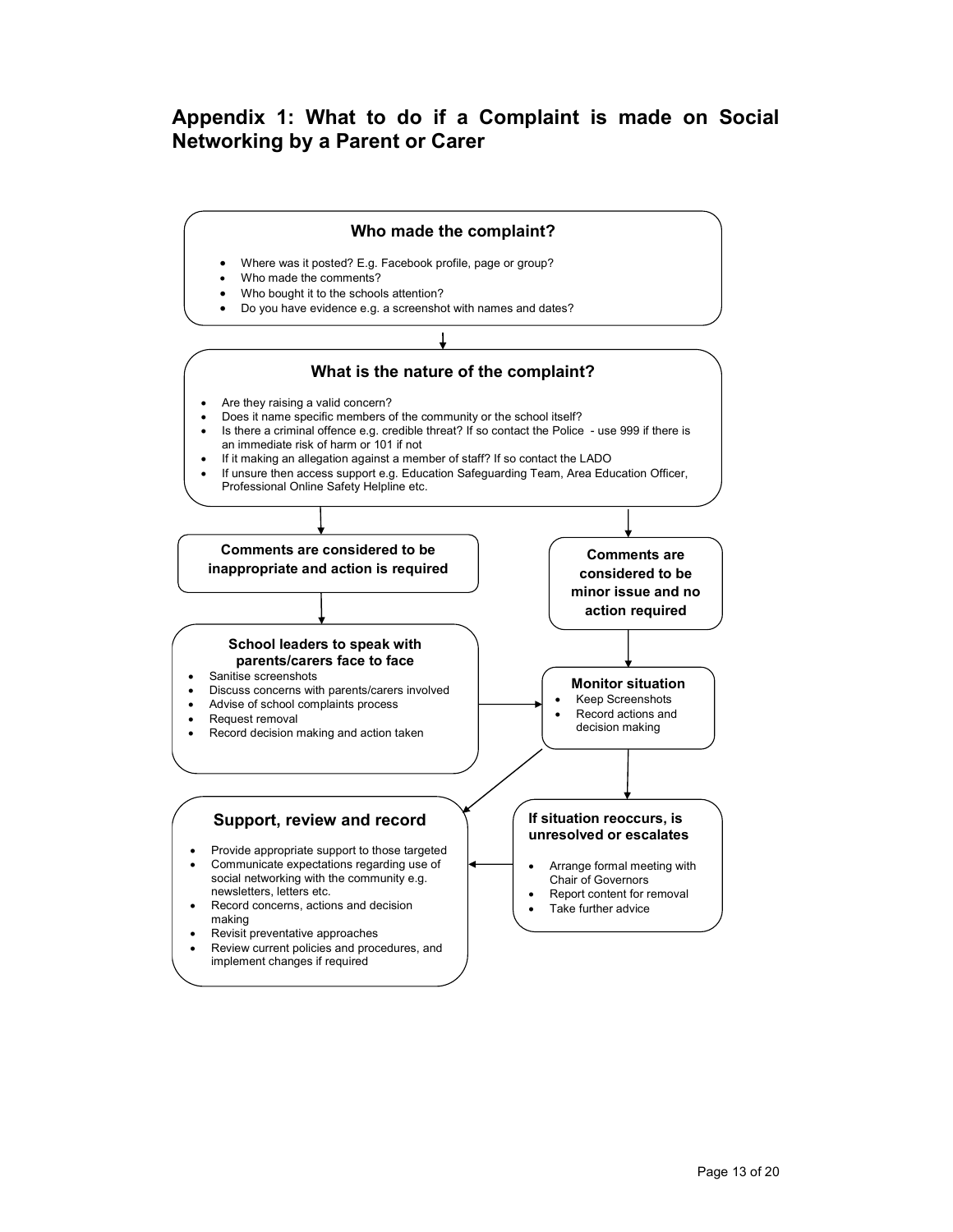## Appendix 2: Legal Information relating to comments posted on social media about staff/schools

In most circumstances where parents are expressing an opinion, it is not possible to take legal action. However if schools feel it is necessary to pursue a legal course, we would recommend that they contact legal support services and/or Kent Police.

In some situations, comments posted on social media may be a criminal or civil offence; if so, action could be considered under some of the following legislation.

This is not legal guidance; schools are advised to take appropriate legal advice if required. This list is not exhaustive, and, in some cases, other legislation may apply.

#### Criminal Concerns

- Protection from Harassment Act 1997: This Act is relevant for incidents that have happened repeatedly (i.e. on more than two occasions). The Protection from Harassment Act 1997 makes it a criminal and civil offence to pursue a course of conduct which causes alarm and distress, which includes the publication of words. The victim can also bring a civil claim for damages and an injunction against the abuser, although this is a remedy that is only used by individuals with the financial means to litigate. It is only possible if the abuser can be identified.
- Malicious Communications Act 1988: Section 1 makes it an offence to send an indecent, grossly offensive or threatening letter, electronic communication or other article to another person with the intention that it should cause them distress or anxiety.
- Public Order Act 1986 (sections  $17 29$ ): This Act makes it a criminal offence to stir up racial hatred by displaying, publishing or distributing written material which is threatening.
- Communications Act 2003: Section 127 covers all forms of public communications, and subsection (1) defines an offence of sending a 'grossly offensive…obscene, indecent or menacing' communication. Subsection (2) defines a separate offence where for the purposes of causing annoyance, inconvenience or needless anxiety, a person sends a message which that person knows to be false (or causes it to be sent) or persistently makes use of a public communications system.
- Racial and Religious Hatred Act 2006. This Act makes it a criminal offence to threaten people because of their faith, or to stir up religious hatred by displaying, publishing or distributing written material which is threatening.
- The Education Act 2011 makes it an offence to publish the name of a teacher who is subject to an allegation until such a time as they are charged with an offence. All members of the community need to be aware of the importance of not publishing named allegations against teachers online as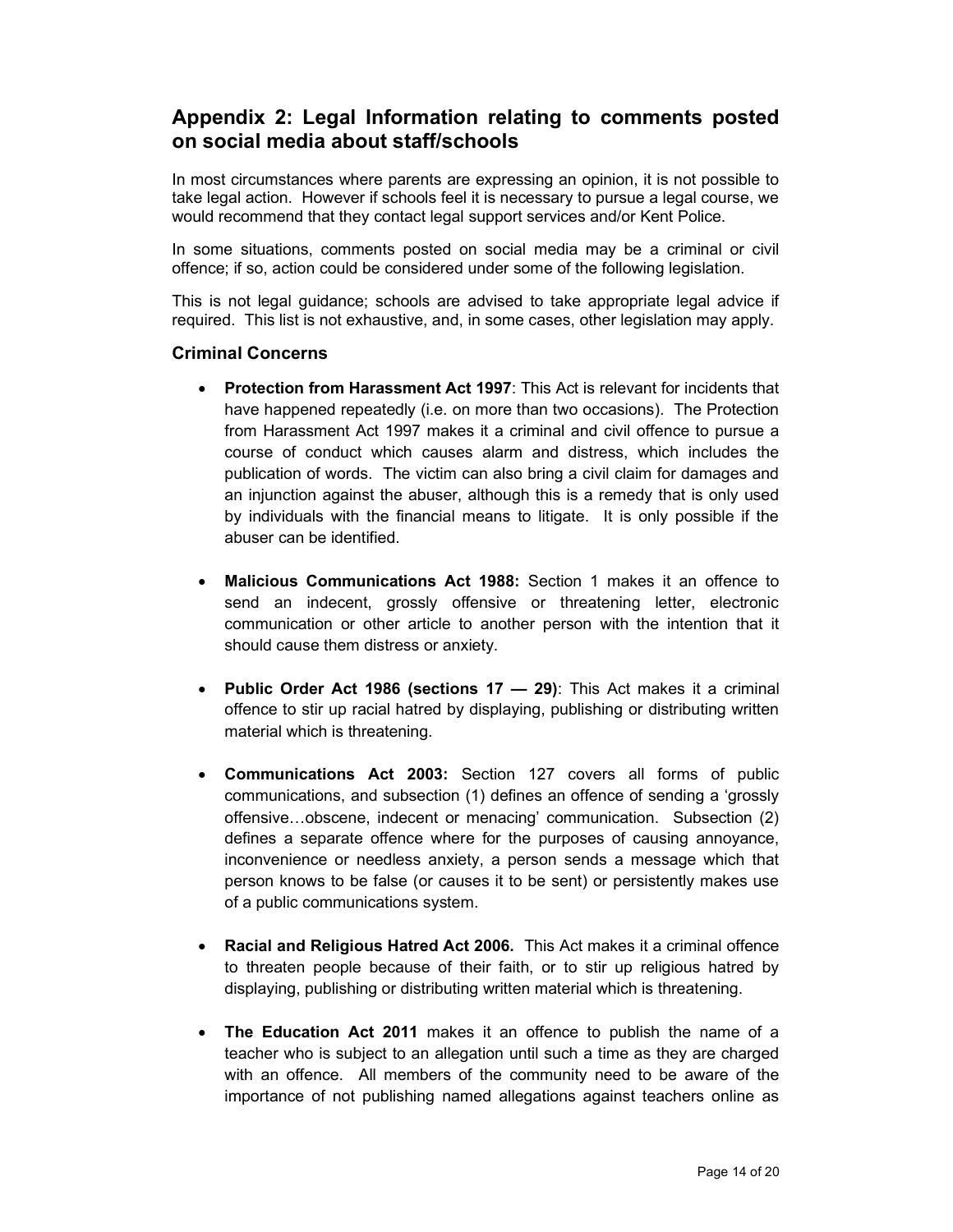this can lead to prosecution; schools should contact the LADO for further guidance.

#### Civil Concerns: Libel and Privacy

Comments made online by parents could possibly be classed as 'Libel' in some cases. Libel is defined as 'defamation by written or printed words, pictures, or in any form other than by spoken words or gestures'. The authors of such comments can be held accountable under Defamation law, which was created to protect individuals or organisations from unwarranted, mistaken or untruthful attacks on their reputation.

Defamation is a civil "common law" tort in respect of which the Defamation Acts of 1952 and 1996 provide certain defences. It applies to any published material that damages the reputation of an individual or an organisation, and it includes material published on the internet. A civil action for defamation can be brought by an individual or a company, but not by a public authority. Libel is a civil and not criminal issue and specific legal advice may be required. Legal advice should be sought if schools or individuals which to consider taking further action.

Where defamatory material is posted on a website, the person affected can inform the host of its contents and ask the host to remove it. Once the host knows that the material is there and that it may be defamatory, it can no longer rely on the defence of innocent dissemination in the Defamation Act 1996. This means that the person affected could (if the material has been published in the jurisdiction, i.e. in England and Wales) obtain a court order (an injunction) to require removal of the material and could sue either the host or the person who posted the material for defamation. Legal advice should be sought if schools or individuals which to consider taking this action.

#### Other issues

If social media is used to publish private and confidential information (for example breaches of data protection act) about an individual, it could give rise to a potential privacy claim and it is possible to seek an injunction and damages. Legal advice should be sought if schools or individuals which to consider this action.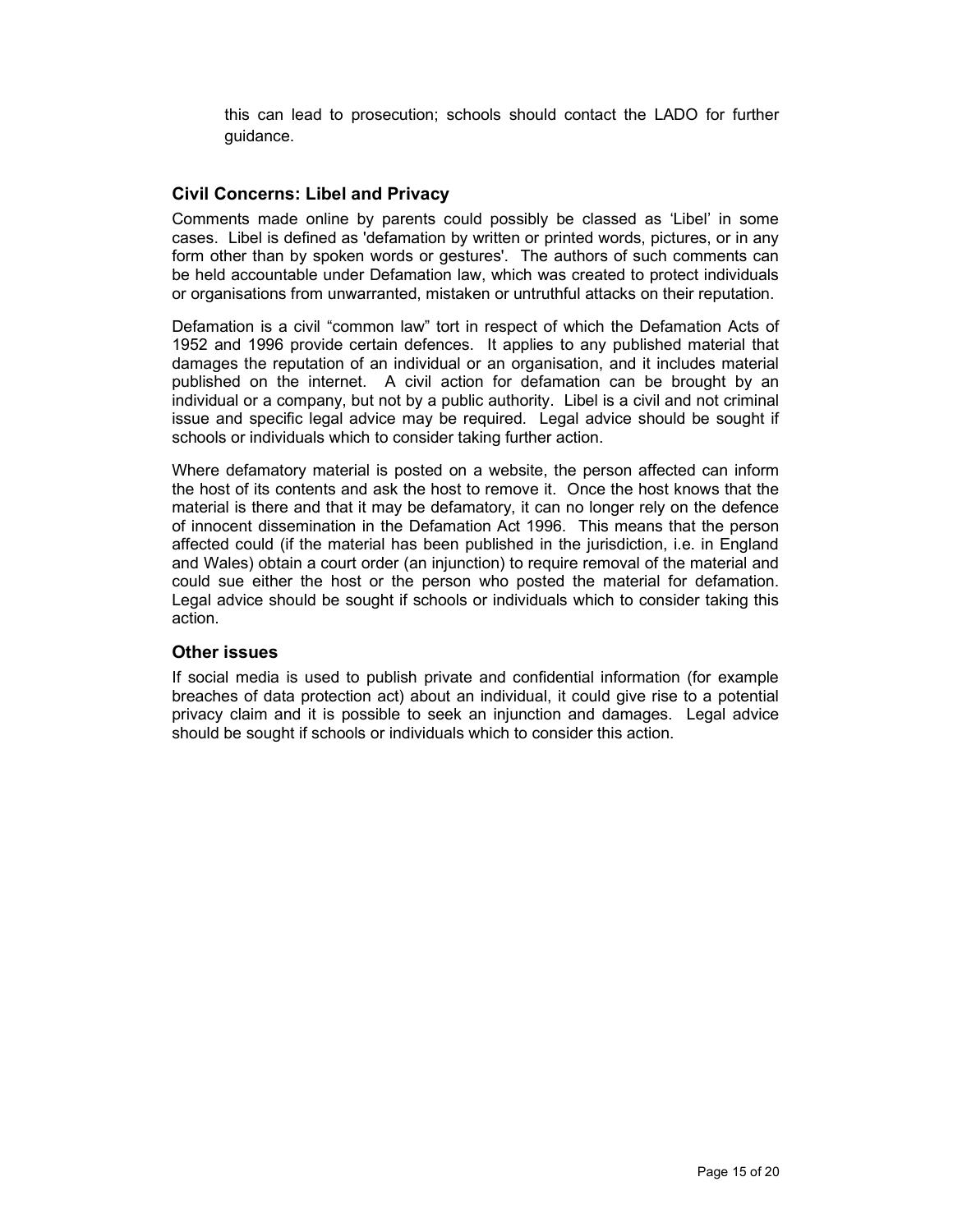## Appendix 3: How to report and remove content on Facebook

#### Removal

#### To remove a Facebook post

To remove a comment of a Facebook profile the user must access their profile and click on in the top right of the post and then select the "delete"



#### To remove a Facebook page

Only Facebook or the page administrator can delete a Facebook page. To remove a page admin should:

- 1. Click Settings at the top of your Page
- 2. From General, click Remove Page
- 3. Click Delete [Page name] and follow the on-screen instructions

#### To remove a Facebook group

Only Facebook or the page administrator can delete a Facebook group. Groups are deleted when they have no members. If you've created a group, you can delete the group by removing all its members and then yourself.

- 1. Go to the group you want to delete and click Members below the cover photo
- 2. Click  $\Phi$  next to each member's name and select Remove from Group
- 3. Select Leave Group next to your name once you've removed the other members

Note: An administrator can't delete a group they didn't create unless the original creator chooses to leave it.

#### Reporting

When something gets reported to Facebook, they will review it and remove anything that doesn't follow the **Facebook Community Standards**. Facebook don't include any information about the person who filed the report when they reach out to the person responsible. Please keep in mind that reporting something to Facebook doesn't guarantee that it will be removed.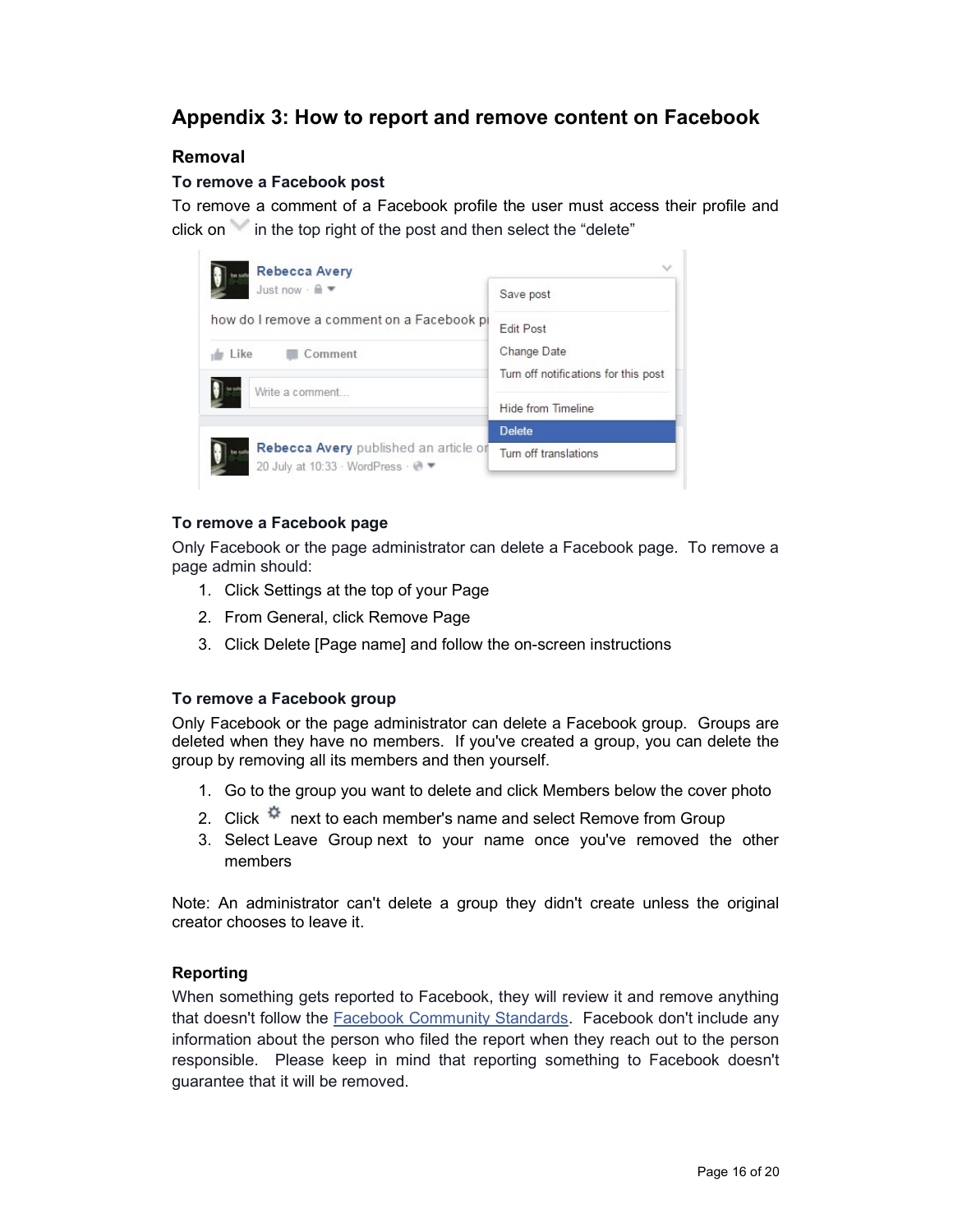Headteachers may wish to encourage the member of the community who bought the concern to the schools attention to report the issue themselves. If the headteacher does not have a Facebook account then a report can be made via this form: https://www.facebook.com/help/contact/27445946261391

#### To report a Facebook profile:

- 1. Go to the profile you want to report
- 2. In the bottom right of the cover photo, click  $\mathbb{R}$  and select **Report**
- 3. Follow the on-screen instructions

#### To report a post:

- 1. Click in the top right of the post you want to report and select I don't want to see this
- 2. Click Why don't you want to see this?
- 3. Choose the option that best describes the issue and follow the on-screen instructions

#### To report a photo or video:

- 4. Click on the photo or video to expand it
- 5. Click Options in the bottom right
- 6. Click Report Photo for photos or Report Video for videos

#### To report a message:

- 1. Open the message you'd like to report
- 2. Click ※ Actions in the top right
- 3. Click Report Spam or Abuse... and follow the on-screen instructions

#### To report an abusive Page:

- 1. Go to the Page you want to report
- 2. Click ... on the Page's cover photo
- 3. Select Report Page and follow the on-screen instructions

Facebook will review the Page and remove anything that doesn't follow the Facebook Community Standards. Facebook may also warn or disable the person responsible.

#### To report a group:

- 1. Go to the group you want to report
- 2. Click ... at the top right
- 3. Pick **Report Group** from the dropdown menu

#### To report a comment:

- 1. In the top right, click  $\mathbf{\times}$
- 2. Select Report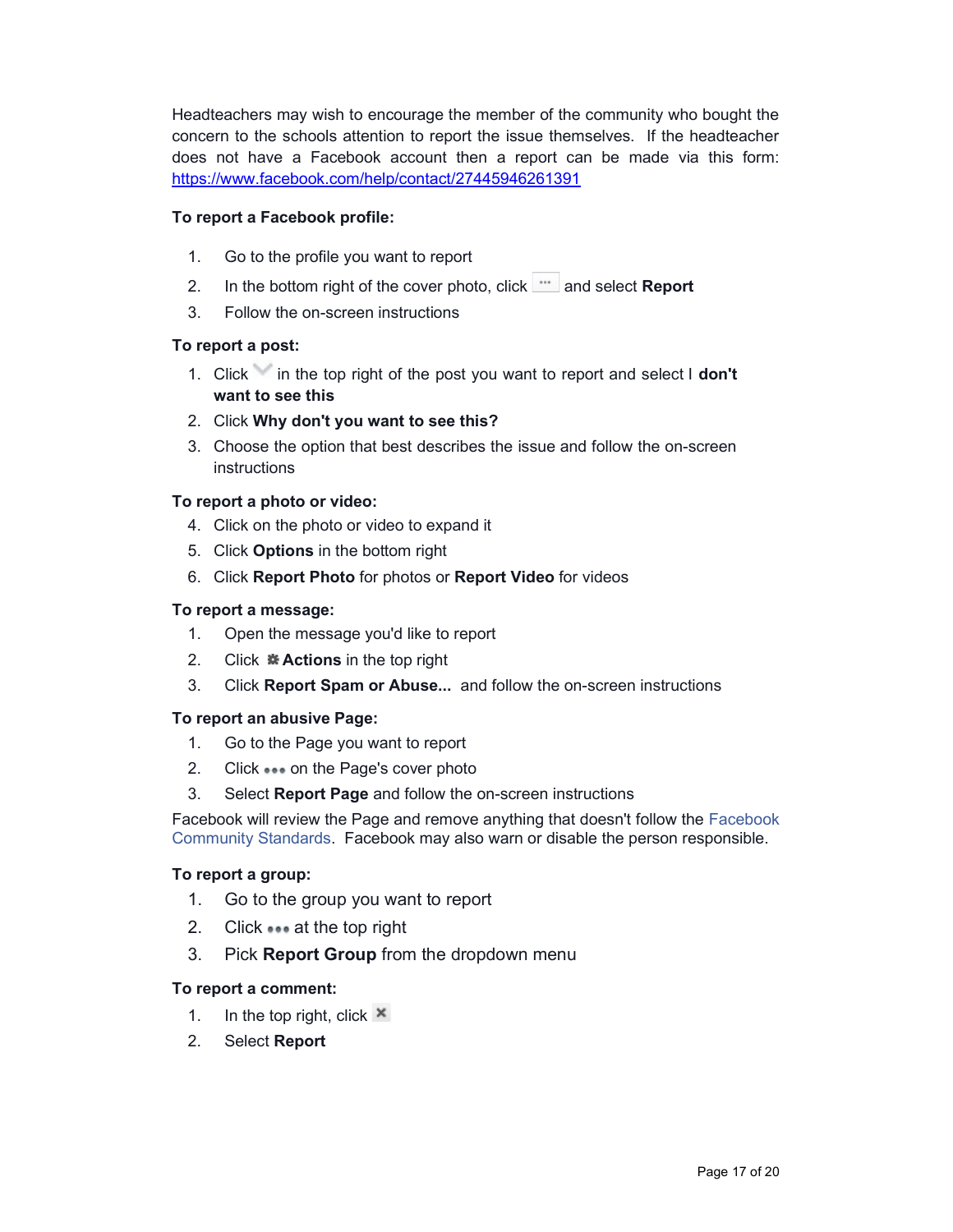## Appendix 4: How to report/remove content on Twitter

#### Removal

#### To delete a Tweet

- 1. Visit your Profile page.
- 2. Locate the Tweet you want to delete.
- 3. Click the icon
- 4. Click Delete Tweet.

#### Be aware:

- When a Tweet is deleted, it is removed from the users account, the timeline of any accounts that follow the user, and from Twitter search results.
- Retweets of the deleted Tweet will also be removed.
- If other people have copied and pasted part or all of the text into their own Tweet, their Tweets will not be removed.
- If other people have Retweeted the Tweet with a comment of their own, their Tweets will not be removed.
- Tweets may be cached or cross-posted on third-party websites, applications, or search engines. Twitter cannot remove Tweets that are not on twitter.com, Twitter for iOS, or Twitter for Android.

#### Reporting

When something gets reported to Twitter, they will review it and remove anything that doesn't follow the Twitter Rules or Terms of Service. Specific policies that may be helpful to access include the Hateful conduct policy and the Trademark policy.

Twitter doesn't include any information about the person who filed the report when they reach out to the person responsible. Please keep in mind that reporting something to Twitter doesn't guarantee that it will be removed or that an account will be suspended.

Anyone can report abusive behaviour directly on Twitter. Headteachers/managers may wish to encourage the member of the community who bought the concern to the settings' attention to report the issue themselves.

It's important to be aware that once you have reported content to Twitter, it will disappear from your timeline or inbox; it's therefore recommended that you obtain screenshots (including usernames, times and dates) before doing this.

Additional information about reporting abusive behaviour to Twitter can be found at: https://help.twitter.com/en/safety-and-security/report-abusive-behavior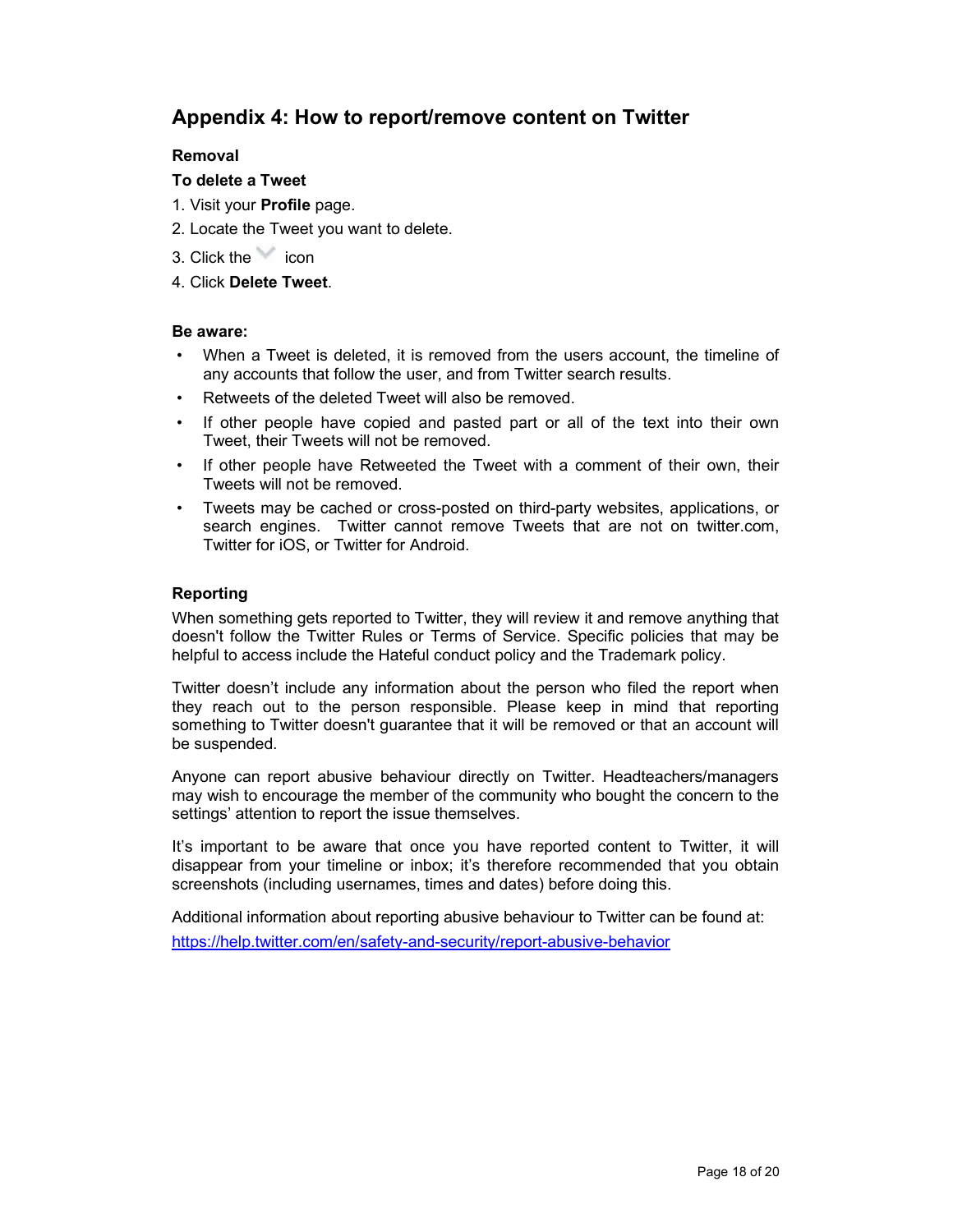#### How to find a Tweet's URL

In some cases, it may be helpful to access the URL (web address of a Tweet)

- 1. Navigate to the Tweet you'd like the URL of.
- 2. Click the icon located within the Tweet.
- 3. From the pop-up menu, select Copy link to Tweet. The URL should now be copied to your clipboard.

Whenever you view a Tweet's permanent link, you can see:

- The exact time and date the Tweet was posted.
- The number of favourites and retweets the Tweet received.

#### Reporting without a Twitter account

If the headteacher does not have a twitter account, a report of someone on Twitter engaging in abusive or harassing behaviour can be made via this form: https://help.twitter.com/forms/abusiveuser

To report a concern without an account then you will require the link (URL) to the specific content you're reporting (see above how to do this).

#### How to report profiles for violations:

- 1. Open the profile you'd like to report.
- 2. Select the overflow icon (via twitter.com and Twitter for Android) or tap the gear icon (from Twitter for iOS).
- 3. Select Report and then select the type of issue you'd like to report.
- 4. If you select 'They're being abusive or harmful', Twitter will ask you to provide additional information about the issue you're reporting. Twitter may also ask you to select additional Tweets from the account you're reporting so they have a better context to evaluate your report.
- 5. Twitter will include the text of the Tweets you reported in any follow-up emails and notifications to you. To opt-out of receiving this information, please uncheck the box next to 'Updates about this report can show these Tweets'.
- 6. Once you've submitted your report, Twitter may provide recommendations for additional actions.

#### How to report an individual Direct Message:

- 1. Click into the Direct Message conversation and find the message you'd like to flag.
- 2. Hover over the message and click the report icon when it appears.
- 3. Select 'Report @username'.
- 4. If you select 'It's abusive or harmful', Twitter will ask you to provide additional information about the issue you're reporting. Twitter may also ask you to select additional messages from the account you're reporting so they have better context to evaluate your report.
- 5. Once you've submitted your report, Twitter provide recommendations for additional actions you can take to improve your Twitter experience.